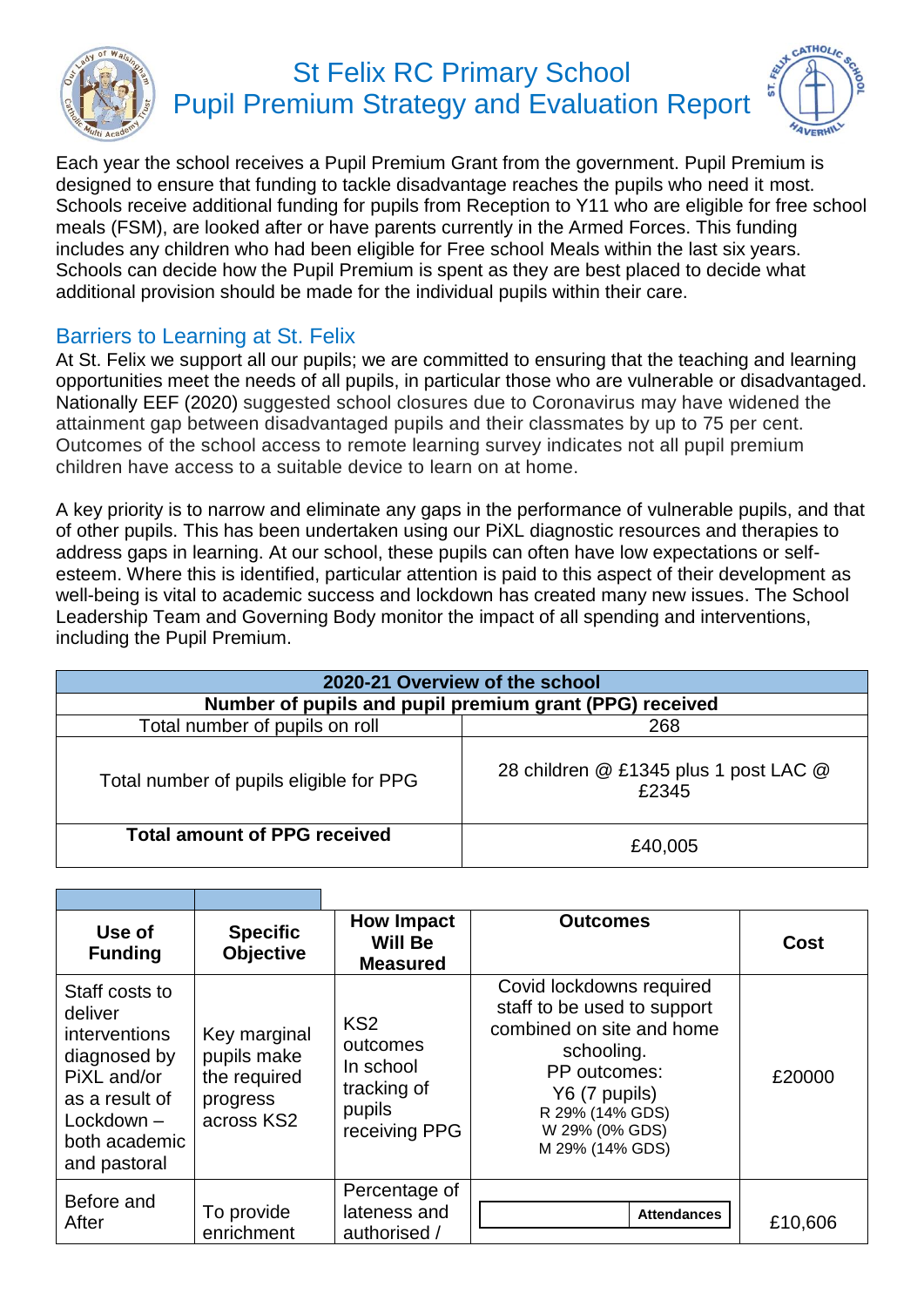| School 'wrap<br>around care',<br>including<br>teaching<br>assistant<br>support.                                    | activities for<br>pupils. To<br>decrease<br>lateness and<br>improve<br>attendance.<br>To manage<br>the mental<br>health impact<br>of Covid | unauthorised<br>absence.<br>Take-up of<br>places. Calm<br>transitions<br>into school<br>days                                                | Pupil Premium<br>94.04%<br>Not Pupil Premium<br>97.51%<br>Although lower this was a<br>significant improvement for<br>key pupils who improved from<br>60% to 89.5%<br>Three most regular attending<br>pupils 98.9% 100% 99%<br>school attendance for the year |  |        |
|--------------------------------------------------------------------------------------------------------------------|--------------------------------------------------------------------------------------------------------------------------------------------|---------------------------------------------------------------------------------------------------------------------------------------------|---------------------------------------------------------------------------------------------------------------------------------------------------------------------------------------------------------------------------------------------------------------|--|--------|
| Supporting<br>costs for<br>disadvantaged<br>pupils,<br>including<br>school visits<br>funding and<br>music tuition. | To ensure that<br><b>Pupil Premium</b><br>children are<br>entitled to the<br>same extra-<br>curricular<br>opportunities.                   | Engagement<br>in the<br>curriculum,<br>impacting on<br>attainment<br>and progress<br>in the school<br>tracking and<br>monitoring<br>system. | We have supported pupils on<br>request for music and this<br>year's residential trip. No-pupil<br>has missed an opportunity<br>due to lack of funding but<br>Covid has curtailed trips                                                                        |  | £2,000 |
| <b>PiXL</b><br>Subscription                                                                                        | To provide<br>detailed<br>analysis and<br>resources to<br>address gaps<br>in learning and<br>wellbeing in<br>key marginal<br>children      | Improvements<br>in attainment<br>and progress<br>across y3-6                                                                                | A second school closure for<br>Covid 19 has led to further<br>loss of learning for pupils but<br>PiXI and Insight have enabled<br>us to identify and respond to<br>gaps.<br><b>Summer Outcomes 2021</b><br>KS <sub>2</sub><br>Exp<br>R<br>71<br>W<br>59       |  | £2,700 |
| Insight                                                                                                            | To track<br>vulnerable<br>groups<br>securely and<br>regularly                                                                              | Improvement<br>in outcomes<br>following<br>rapid<br>identification<br>and action                                                            | M<br>71<br>50<br><b>RWM</b><br>Exp<br>KS1<br>64<br>R<br>W<br>54<br>54<br>M<br><b>RWM</b><br>45                                                                                                                                                                |  | £699   |
| <b>EWO</b>                                                                                                         | To support<br>specific<br>families where<br>attendance is<br>an issue                                                                      | Improvement<br>in attendance<br>level before<br>and after<br><b>EWO</b><br>engagement                                                       | EWO offered support with<br>managing Covid attendance<br>requirements but direct<br>referral was not appropriate<br>during Covid 19                                                                                                                           |  | £0     |
| Access to<br>remote<br>learning                                                                                    | To ensure all<br>pupils have<br>equal access<br>to the remote<br>learning<br>platform                                                      | Level of<br>engagement<br>with online<br>learning                                                                                           | 12 iPads purchased for KS1<br>to build on digital education<br>gains from home learning and<br>ensure in the case of future<br>lockdowns that we have                                                                                                         |  | £4000  |